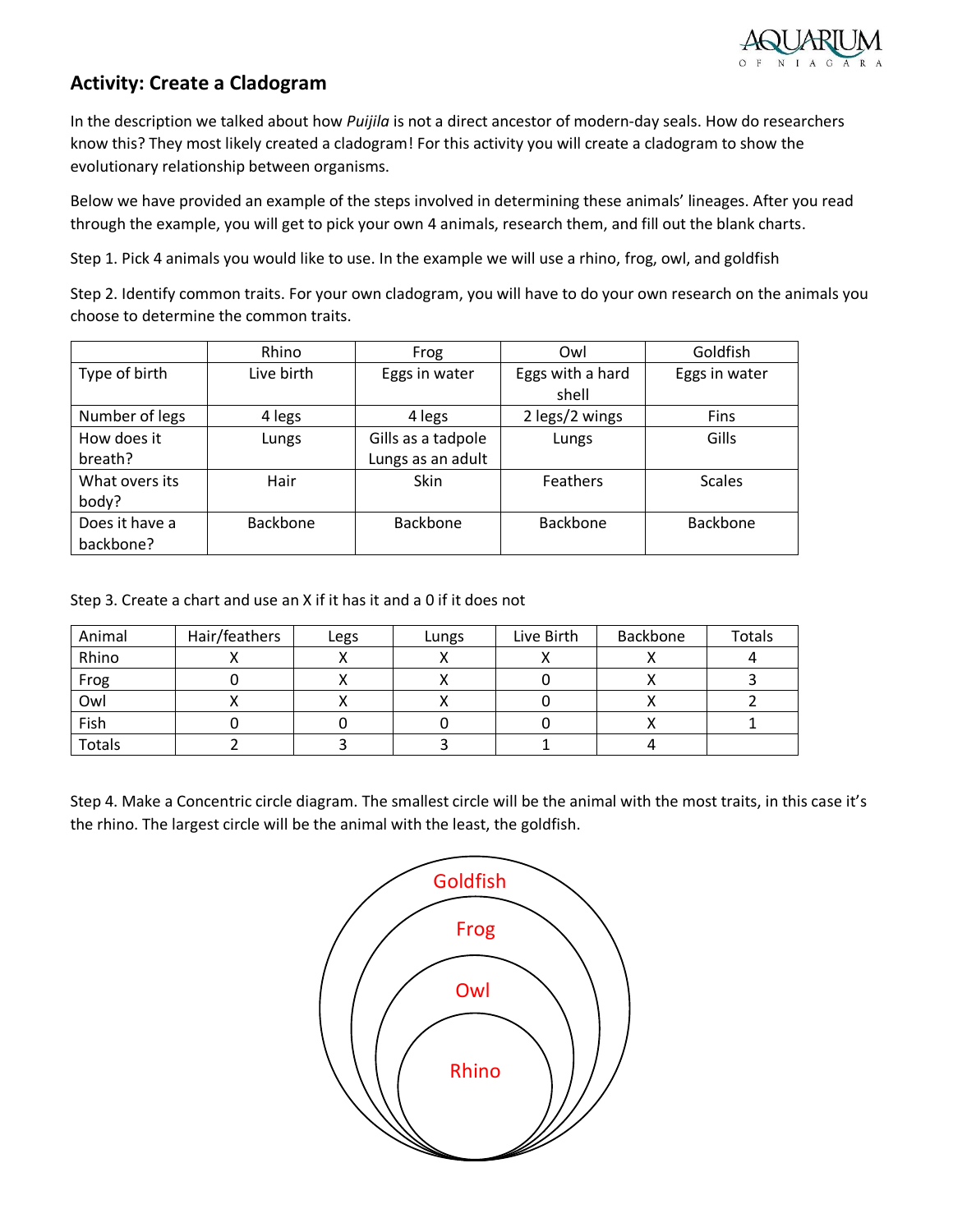Step 5. Create the cladogram! The long line is the continuation of all the traits you identified in the charts. The lines that branch off end in a clade, or a group of organisms with a last common ancestor.

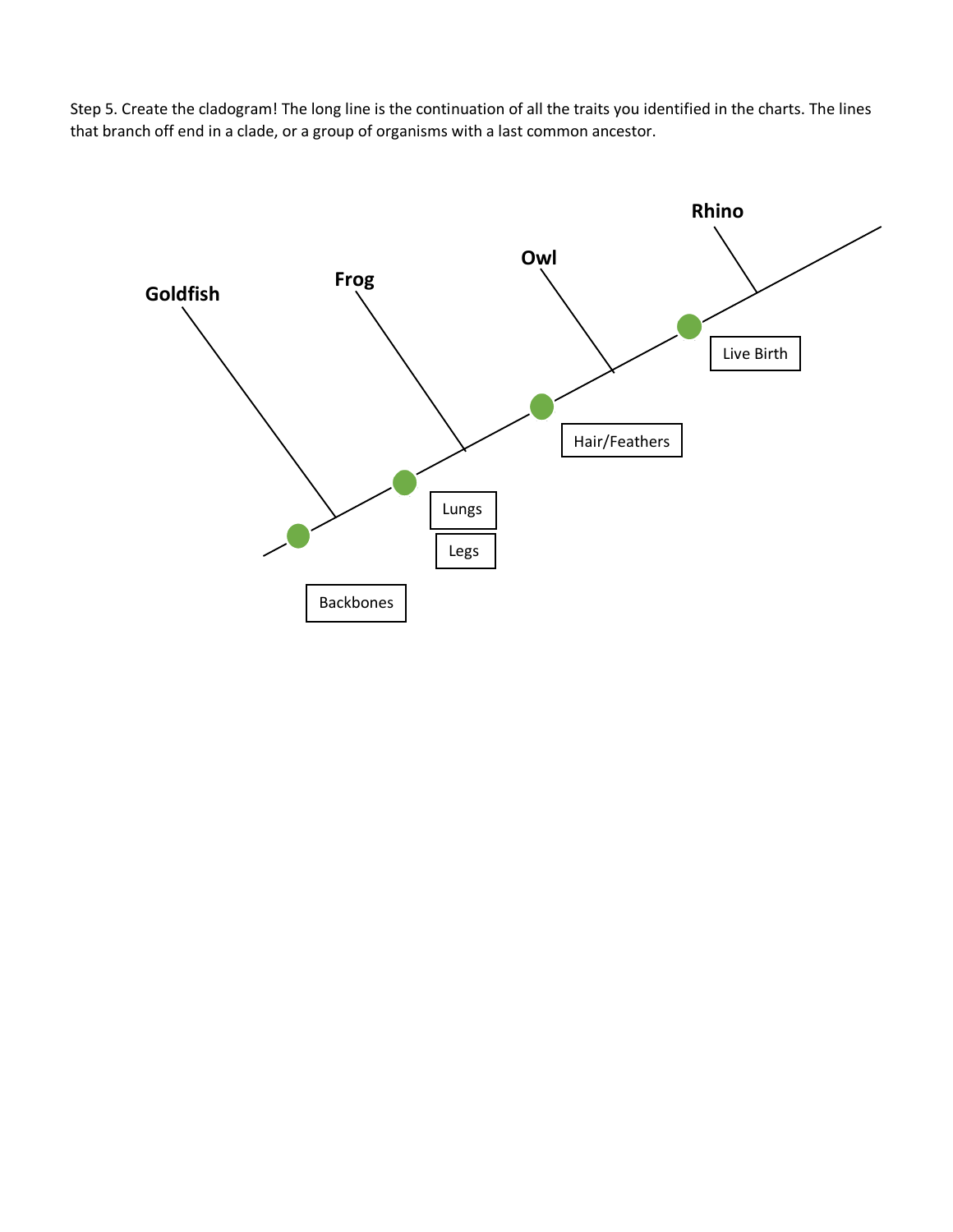Now it's time for you to create your own cladogram! Use the charts provided.

Step 1. Write in your four animals in the boxes along the top, then write in the answer for each row under each animal. See example above if you need any help.

| Animal                          |  |  |
|---------------------------------|--|--|
| What covers this                |  |  |
| animals body?                   |  |  |
| How does this                   |  |  |
| animal move?                    |  |  |
|                                 |  |  |
| How does this<br>animal breath? |  |  |
|                                 |  |  |
|                                 |  |  |
| How does this<br>animal give    |  |  |
| birth?                          |  |  |
|                                 |  |  |
| Does this animal                |  |  |
| have a                          |  |  |
| backbone?                       |  |  |

## Step 2. Create a chart and use an X if it has it and a 0 if it does not

| Animal | Hair/feathers | Legs | Lungs | Live Birth | Backbone | Totals |
|--------|---------------|------|-------|------------|----------|--------|
|        |               |      |       |            |          |        |
|        |               |      |       |            |          |        |
|        |               |      |       |            |          |        |
|        |               |      |       |            |          |        |
|        |               |      |       |            |          |        |
|        |               |      |       |            |          |        |
|        |               |      |       |            |          |        |
|        |               |      |       |            |          |        |
| Totals |               |      |       |            |          |        |
|        |               |      |       |            |          |        |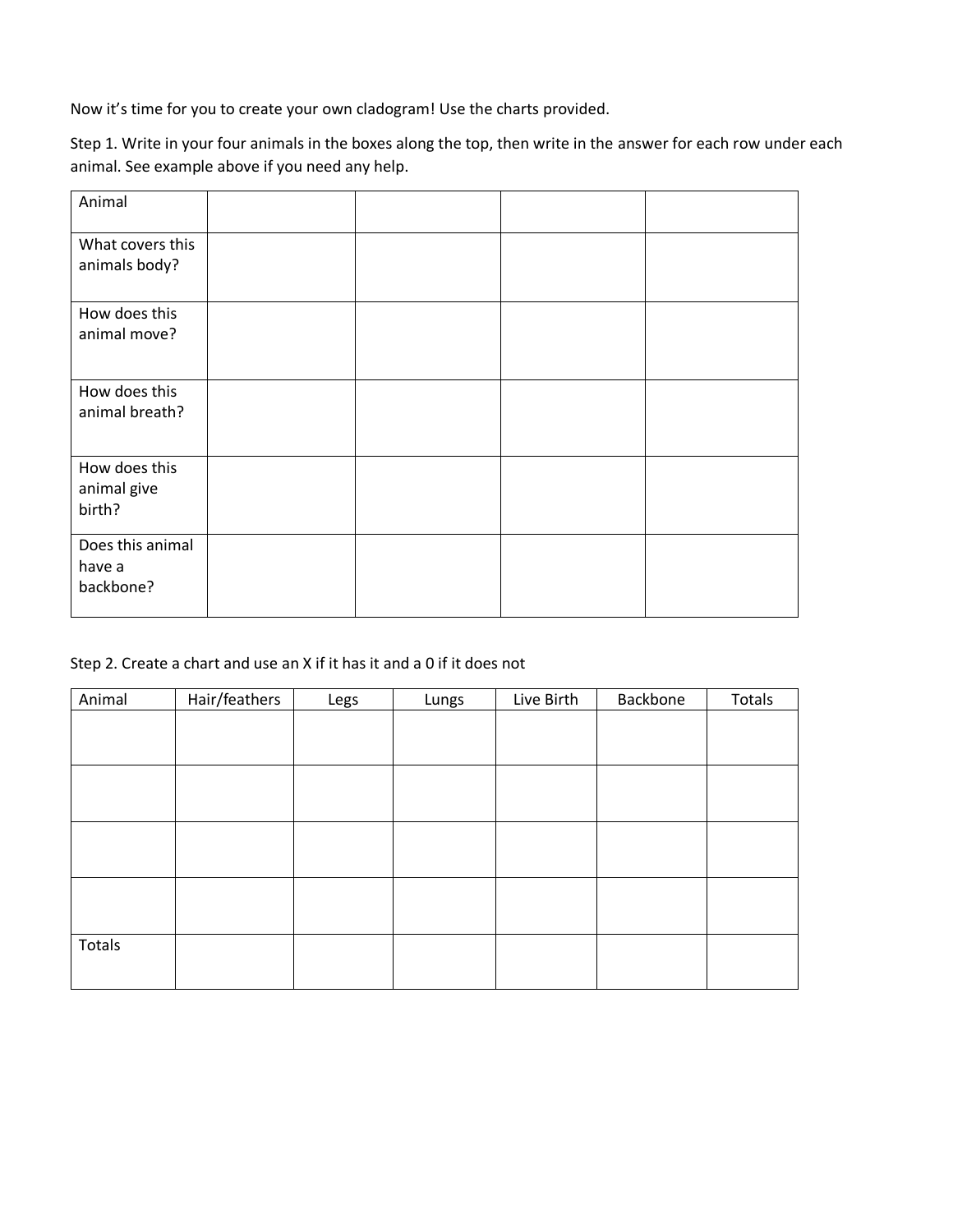Step 3. Make a Concentric circle diagram. The smallest circle will be the animal with the most traits and the largest circle will be the animal with the least.



Step 4. Place the animals and the traits in the appropriate order. If you get stuck look at the example provided. Remember, the long line is the continuation of all the traits you identified in the charts. The lines that branch off end in a clade, or a group of organisms with a last common ancestor.